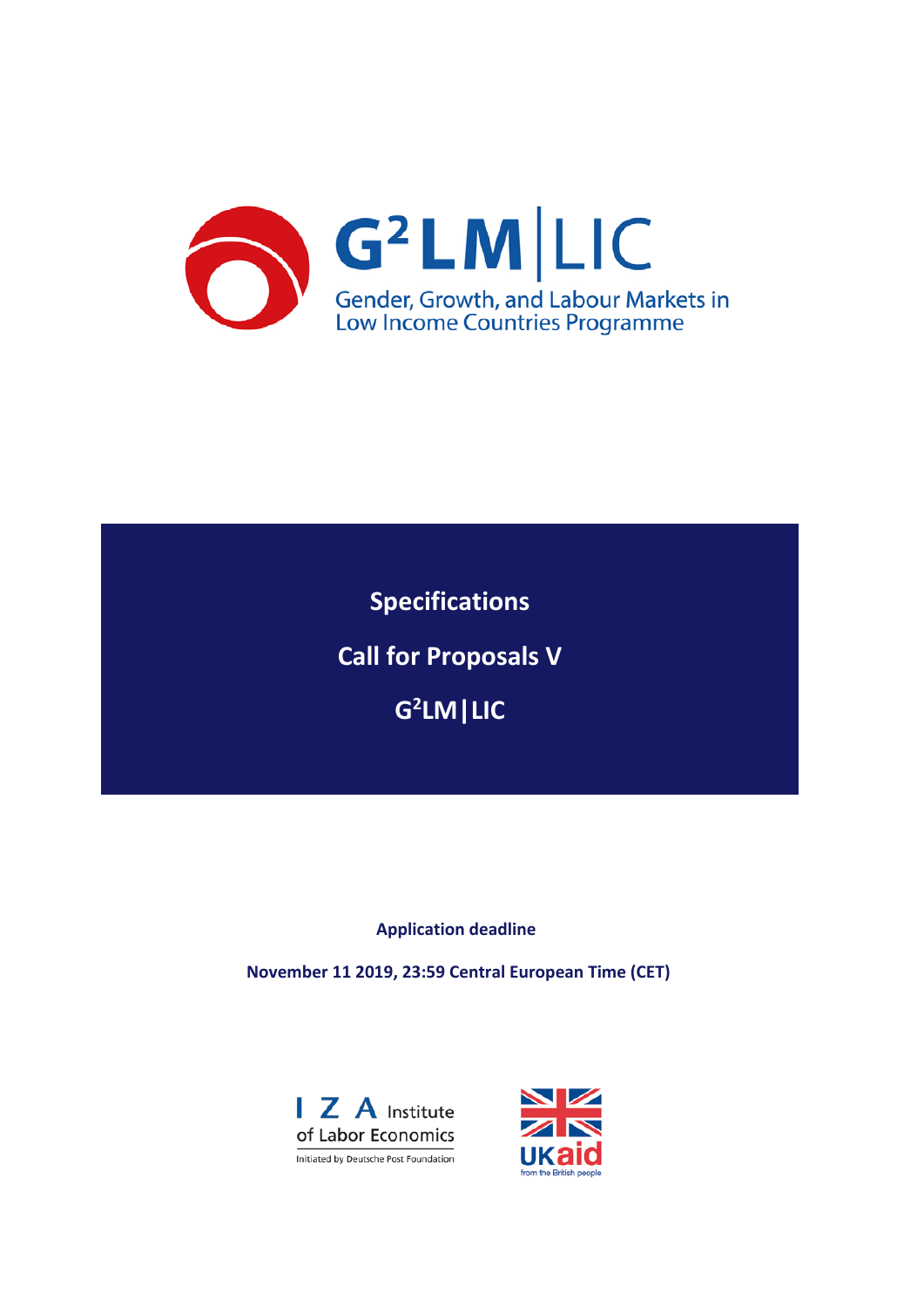# Contents

| $\mathbf{1}$ .<br>1.1 |  |
|-----------------------|--|
| 1.2                   |  |
| 1.3                   |  |
| 1.4                   |  |
| 1.5                   |  |
| 2.                    |  |
| 2.1                   |  |
| 2.2                   |  |
| 3.<br>3.1             |  |
| 3.2                   |  |
| 3.3                   |  |
| 3.4                   |  |
| 3.5                   |  |
| 3.6                   |  |
| 3.7                   |  |
| 3.8                   |  |
| 4.                    |  |
| 4.1                   |  |
| 4.2                   |  |
| 4.3                   |  |
| 5.<br>5.1             |  |
| 5.2                   |  |
| 5.3                   |  |
| 5.4                   |  |
| 5.5                   |  |
| 5.6                   |  |
| 5.7                   |  |
| 5.8                   |  |
| 6.<br>6.1             |  |
| 6.2                   |  |
| 6.3                   |  |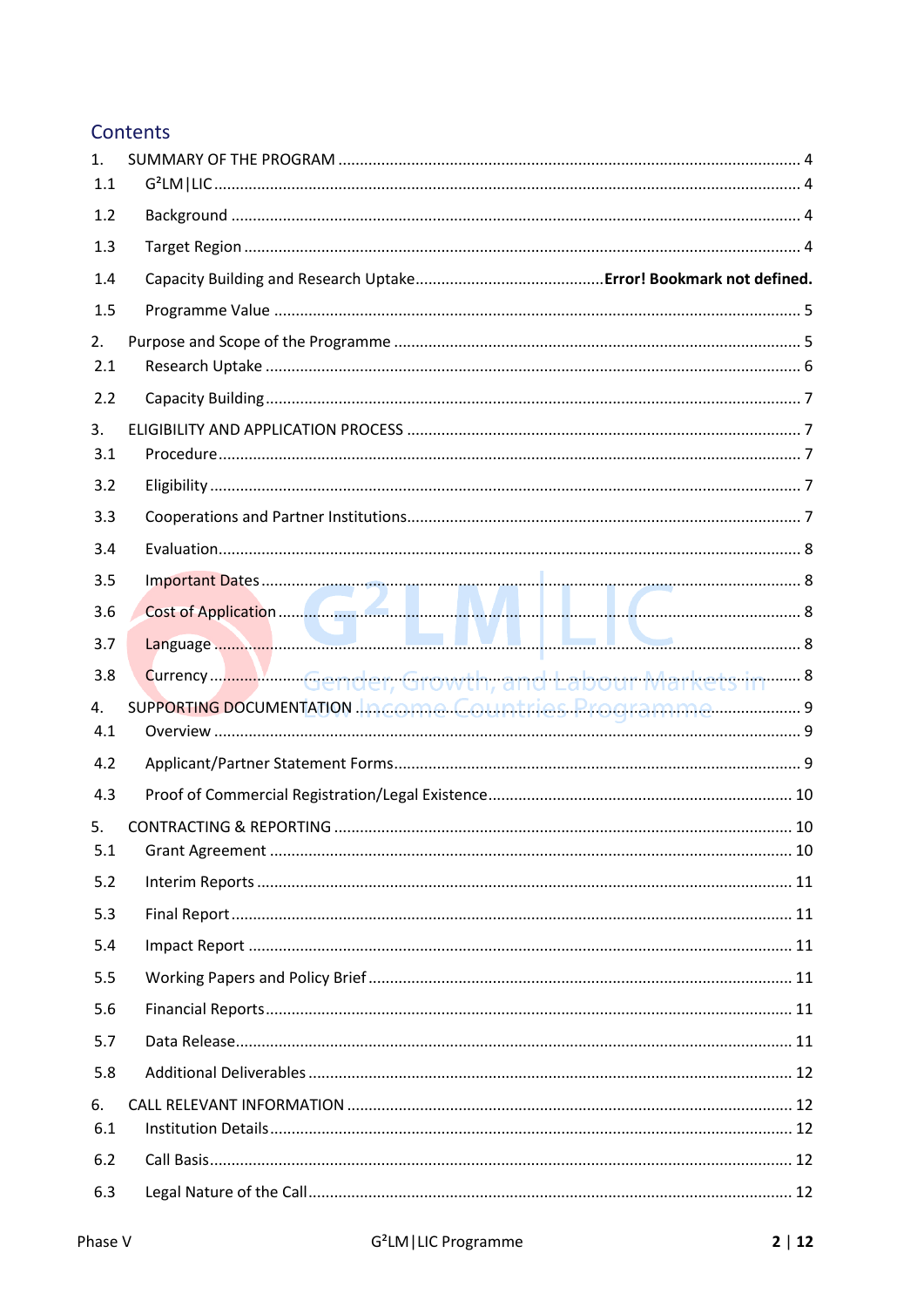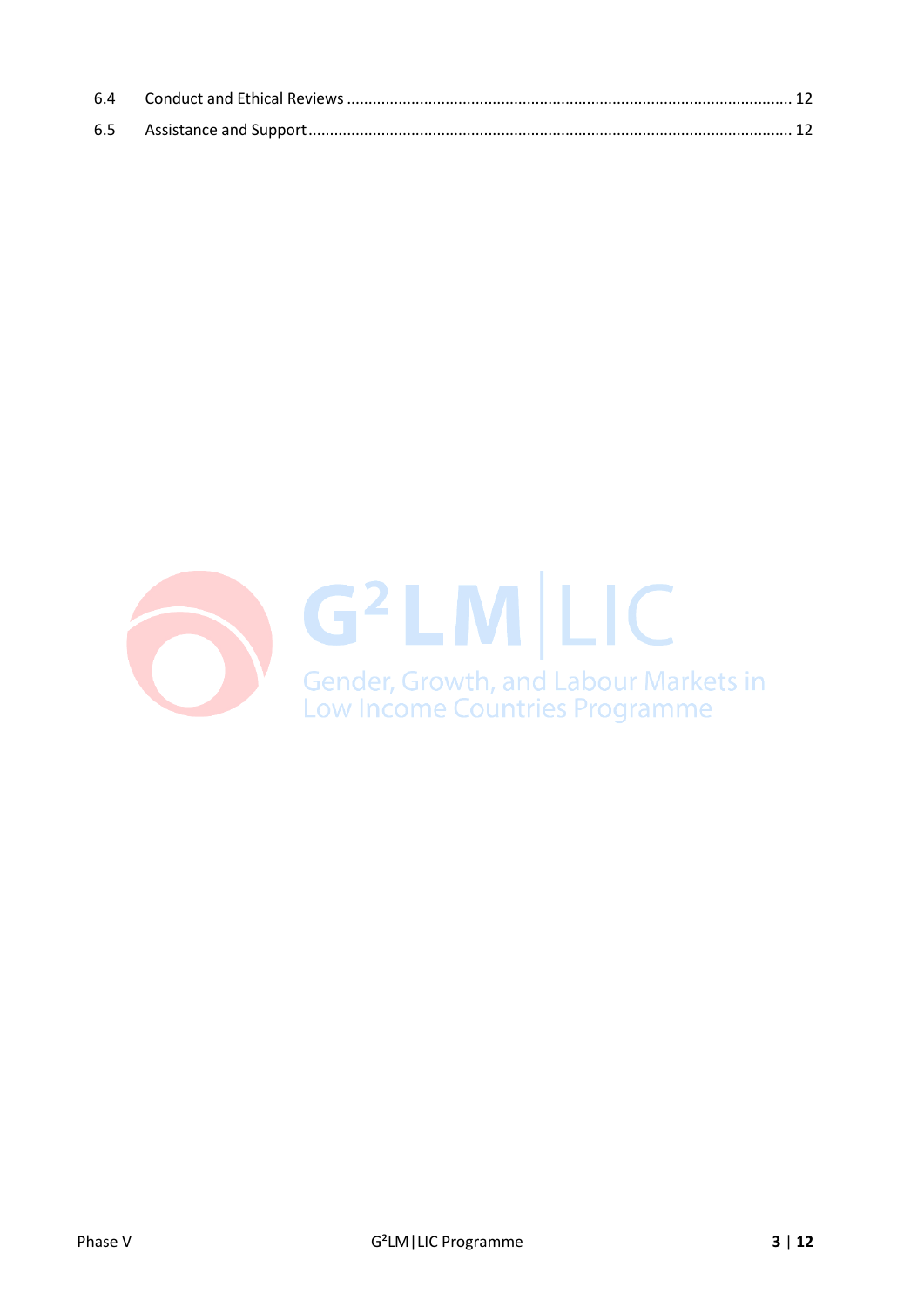#### <span id="page-3-0"></span>1. **SUMMARY OF THE PROGRAM**

### <span id="page-3-1"></span>1.1 **G²LM|LIC**

The Gender, Growth and Labour Markets in Low-Income Countries (G²LM|LIC) programme is sponsored by the UK Department for International Development (DFID) and managed by the Forschungsinstitut zur Zukunft der Arbeit GmbH (IZA - Institute of Labor Economics) to fund innovative research proposals on the link between jobs and poverty, gender-specific barriers and the growth implications of improving the allocation of talent in low-income settings.

The programme marks the extension of the successful IZA/DFID cooperation, which started as the Growth and Labour Markets in Low-Income Countries (GLM|LIC) programme in 2011. The extension will have a special focus on gender and growth issues in low income countries. Through the funding of scientific research and the organization of research uptake activities and capacity building activities, the program aims at improving worldwide knowledge on labour market issues in low-income countries and fostering research that aims to guide future gender and labour market policies.

#### <span id="page-3-2"></span>1.2 **Background**

Given the growing importance to understand the labour market dynamics pertaining to female labour market participation and social and economic women empowerment in low-income countries, G<sup>2</sup>LM | LIC aims to fund high quality research on the causes of gender disparities in labour markets, and their consequences for equity and efficiency through the misallocation of talent.

Promising research projects will be selected for funding with the overall objective of delivering a significant new body of evidence on gender, growth, and labour markets that will help shape labour market policies in Low-Income Countries (LICs). The programme aims at including theoretical work as well as applied macro- and microeconomic studies of a representative group of countries.

The programme will maintain the GLM|LIC strategy of funding large-scale research projects, but will also include a new component that focuses on offering small research grants to young researchers and researchers from LICs that help in testing innovative ideas and methodologies, and run pilot studies that could potentially be scaled up, and provide seed funding for exploratory studies.

Besides high-quality research, research uptake and capacity building are important components of the programme. Planned uptake and capacity building activities organized under G²LM|LIC include workshops and conferences, as well as various publications. Moreover, applications for research projects must specify an impact plan, including early engagement of policy makers and other stakeholders, as well as uptake and dissemination activities. Capacity building through involvement of researchers based in LICs will be an important evaluation criterion in the selection of research projects.

# <span id="page-3-3"></span>1.3 **Target Region**

Research projects must be relevant to gender and labour market policies in low-income countries. Research in other countries may be funded, but only if the applicant justifies the reasons for doing so and explicitly describes the process by which the results extend to LICs and are relevant for policy making in LICs. The list of countries defined by DFID as LICs can be foun[d here.](https://glm-lic.iza.org/call-phase-iv/list-of-lic/)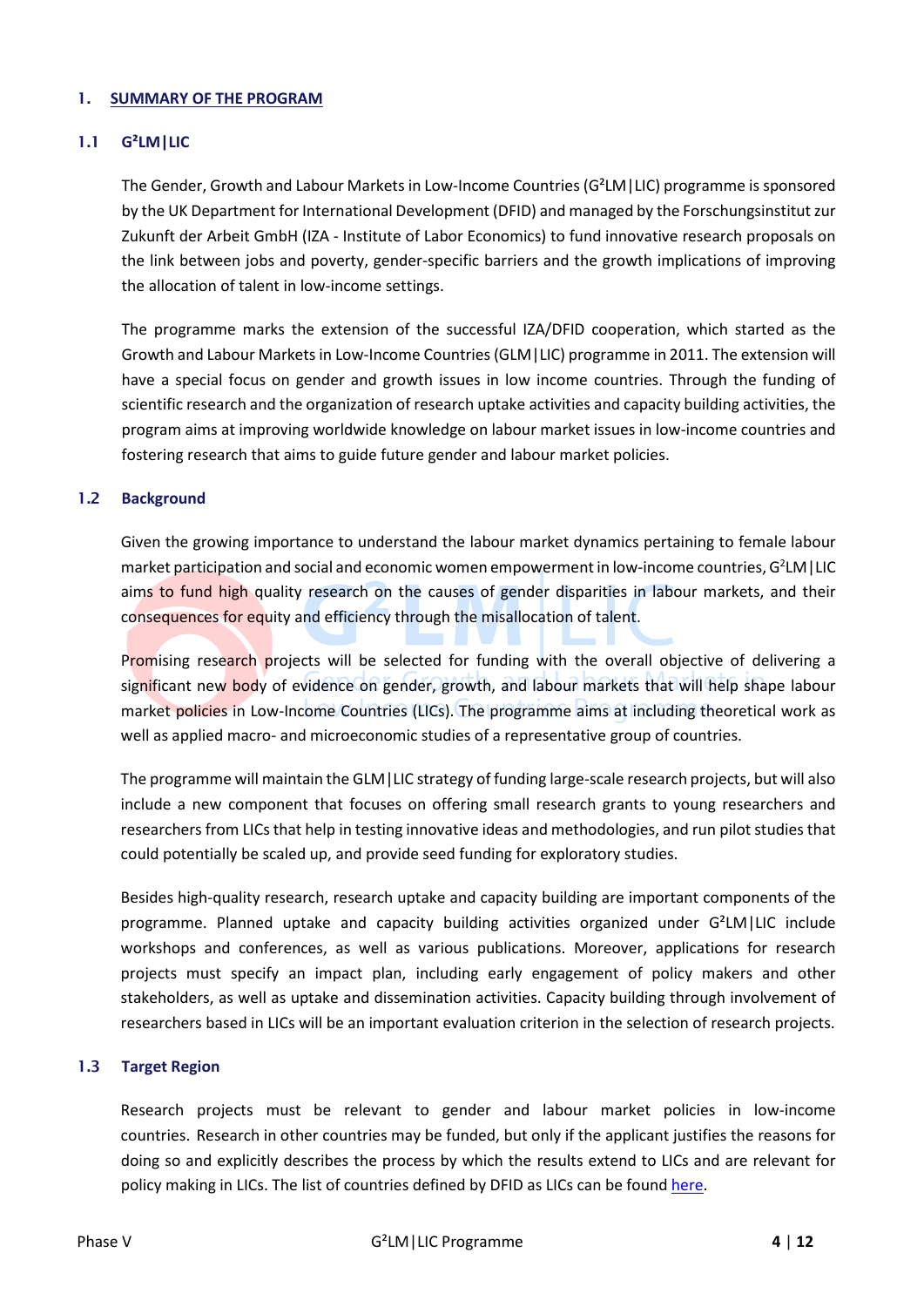# <span id="page-4-0"></span>1.4 **Programme Value**

Since its beginning in 2011, the GLM|LIC programme has funded 43 research projects over four phases. Information about the projects are available at  $\frac{https://g2lm-lic.iza.org/}{https://g2lm-lic.iza.org/}$ . For this first round of the G²LM|LIC programme call, two types of research grants will be offered:

(1) Large-scale research grants for experienced researchers based in institutions and organizations from all over the world to fund big research projects in LICs. In this round, we expect to fund around 10 large projects with a total budget of about 3 million Euros.

(2) Small research grants mainly targeting junior researchers (PhD students or researchers who have less than five years of work/research experience past the PhD) based in institutions and organizations from all over the world, as well as senior or junior researchers based in institutions and organizations in LICs (See the list of countrie[s here\)](https://glm-lic.iza.org/call-phase-iv/list-of-lic/). In this round, we plan to fund 3-6 small research projects with a maximum value of 30,000 Euros each.

# <span id="page-4-1"></span>2. **Purpose and Scope of the Programme**

The purpose of  $G^2 LM$  | LIC is to investigate the causes of gender disparities in labor markets, assess their consequences for equity and efficiency through the misallocation of talent, and to guide policy design. The scope is broad: questions below are meant as a guide as applications are welcome for any research question that contributes to the aim above using the tools of economics including – but not limited to – theory, experiments, meta analyses, structural modelling or empirical analyses of administrative data. Data collection, long run follow-ups of existing evaluations or assembly and harmonisation of existing

# datasets are particularly welcome.<br>**GROBIT AND SERVING ADAPTS IN A SERVING A PROPERTY ART ARTICLE AND THE PARTICLE AT A PROPERTY AND FOR A PROPERTY Theme 1: Facts about gender, jobs and poverty Countries Programme**

What do the data say about female labour force participation across and within developing countries? How does the definition of labor force participation change with development? What is the level of unemployment and under-employment? What is the share of casual jobs? How does labour supply vary with level of income? Is there a gender earnings gap? What does history tell us about key factors that helped increase women's participation in the labour market? To what extent do socio-emotional skills and preferences, like attitudes to risk, competition, negotiation, sensitiveness to social cues play a role? Are there differences in skills and education? Do these explain the earnings gap?

#### **Theme 2: Fertility and labour markets**

Labour markets and fertility choices are tightly linked as child bearing determines both human capital accumulation, labour force participation and occupational choice. In most countries women do the bulk of work inside the home and this naturally affects their participation to paid employment and their occupational choice. To understand female labour market outcomes it is therefore essential to understand the causes of this specialisation and how it is related to fertility. Evidence from high income countries shows strong labour market penalties associated with child bearing. What are the penalties in LICs? How does childbearing and being the primary carer affect labour force participation and occupational choice? How does it affect women's ability to migrate to locations with higher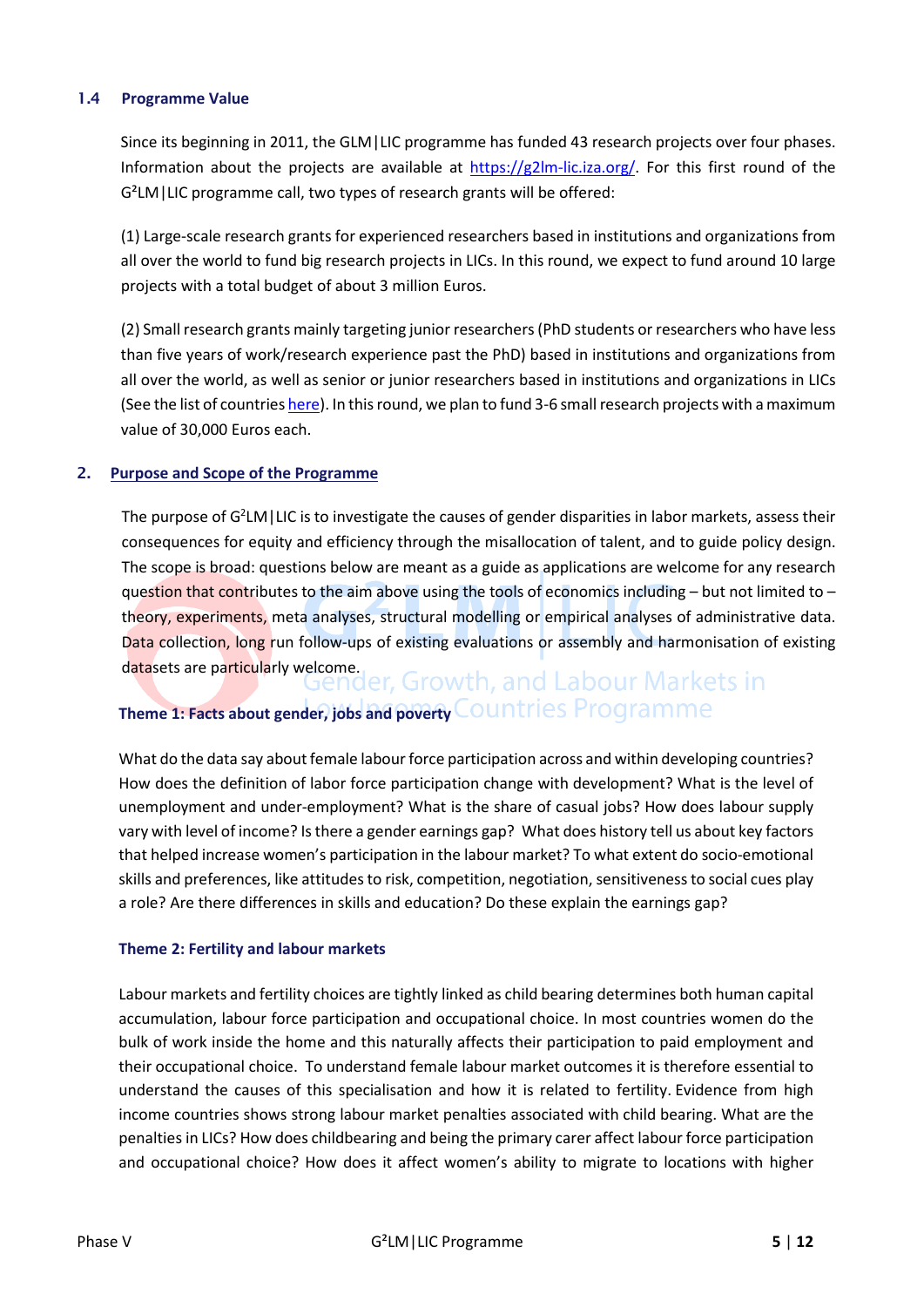wages? How does the organisation of work vary with development? Is it easier or more difficult to reconcile work and family?

## **Theme 3: Barriers to gender parity**

The fact that women are primarily responsible for childcare and household chores can be due to intrinsic gender differences in talent for these tasks or to differences in external constraints. Research under this theme will tell between the two explanations and identify the relevant constraints including laws, social norms, and discrimination in the labour market as well as the possibility of violence increasing the costs of working outside the home or migrating to urban areas. What determines the adoption of equal opportunity laws? What is the role of social and legal institutions for women's work? How do norms on female work vary across time and between societies and how do they change? How do norms on insurance and the expectation that women care about their relatives discourage women to choose high paying jobs?

# **Theme 4: The future of work: automation, urbanization and the environment**

Automation is already changing the way we work and the demand for labor across sectors, with a sharp fall in manufacturing and a sharp rise in services. How will this affect skill premia and the demand for education and training in low income countries? How will it affect the genderization of jobs? At the same time, a changing climate subsistence agricultural is likely to become a less productive and more risky means of livelihood, accelerating the growth of cities. How will these changes affect the patterns of migration within and across countries? Will this give men and women more equal opportunities or will it widen the gap?

# **Theme 5: Policies and welfare: costs and benefits of gender parity** Low Income Countries Programme

Research under this theme will analyse the welfare implications of policies meant to promote gender parity. These include parental leave, childcare subsidies, vocational training for the young as well as to facilitate mothers' return into the labour force, infrastructure to promote safety and reduce violence, edutainment to change norms. What are the potential costs to men and women? Can policies promote behaviours that go against established social norms? Which consequences does this have for mental health? Which policies are zero-sum, that is redistribute from men to women, and which increase overall output via an improved allocation of talent? Can these gains be widely shared so to harness sufficient support?

#### <span id="page-5-0"></span>2.1 **Research Uptake**

A particular focus of the programme is engagement with policy makers both in developed and lowincome countries. Proposals for research to be conducted in the field need to clearly address the steps they will take to ensure this engagement. All project proposals must include an impact plan that outlines by whom results will be used and how these users are involved throughout the project. Especially early engagement of stakeholders, in design and implementation phases of the projects, is considered to be important. The impact plan is evaluated as an integral part of the research proposal. Applications which do not have a direct policy impact or capacity building can still be considered for funding, however, applicants will need to clarify why this is the case, and explain how findings of their research could have an impact for policy makers and other stakeholders.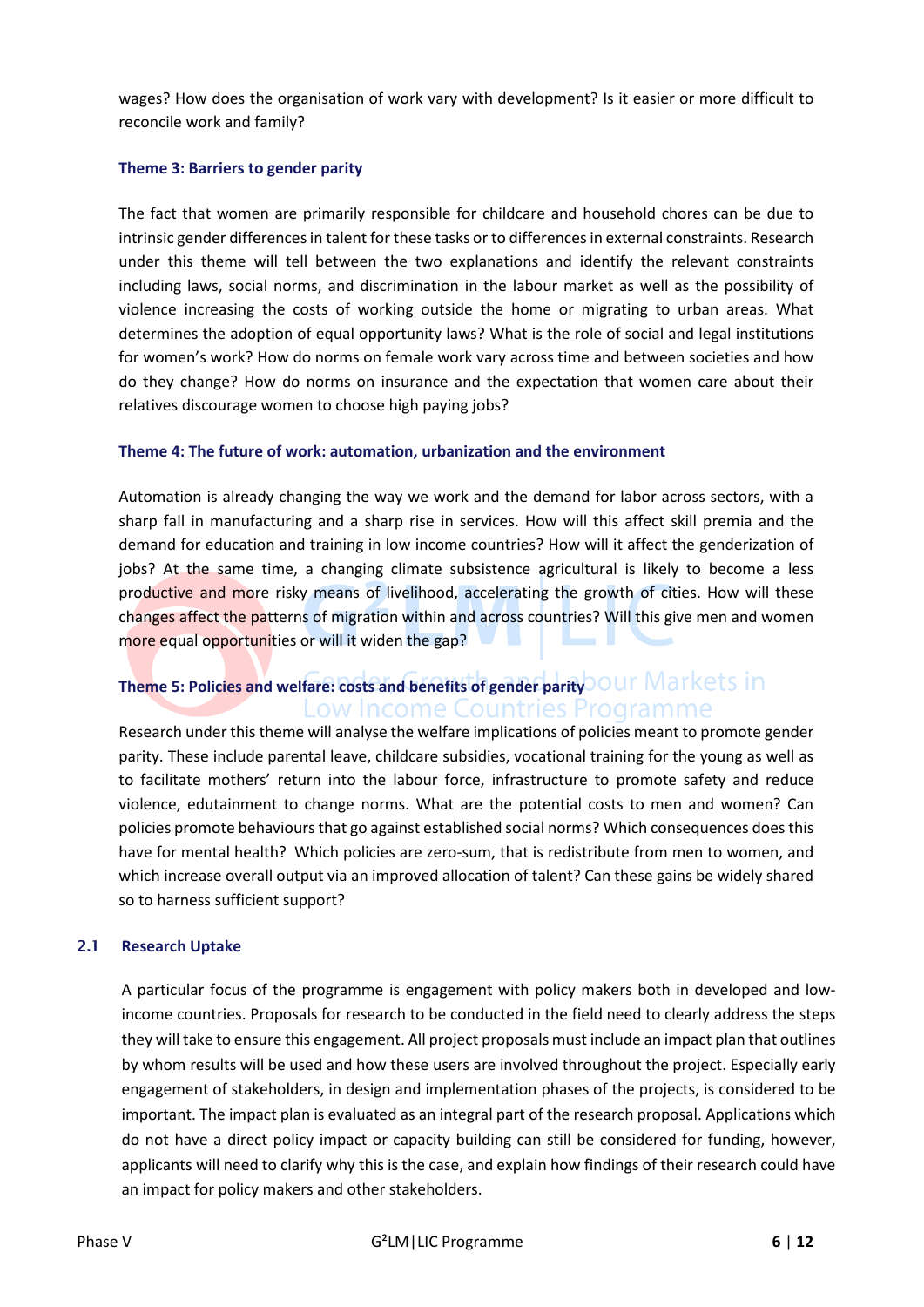# <span id="page-6-0"></span>2.2 **Capacity Building**

Capacity building in low-income countries is an important objective of the programme and will be one of the proposal evaluation criteria. This can be addressed through the composition of the research team as well as other types of interaction with researchers in low-income countries. Involvement of female researchers in low-income countries is particularly encouraged.

#### <span id="page-6-1"></span>3. **ELIGIBILITY AND APPLICATION PROCESS**

#### <span id="page-6-2"></span>3.1 **Procedure**

Applications must be submitted using the application template and the procedure outlined in this call and the supporting documents. Applications submitted through other channels will not be considered. A person can serve as Principal Investigator in only one application.

#### <span id="page-6-3"></span>3.2 **Eligibility**

For the large research grants, the call is open to researchers based in institutions and organizations from all over the world, subject to the condition that the institutions are not in any of the situations listed under section 4.2.

The call for small research grants is open for junior researchers (PhD students or researchers who are between 1 and 5 years past the PhD) based in institutions and organizations from all over the world, as well as senior or junior researchers based in institutions and organizations in LICs listed [here.](https://glm-lic.iza.org/call-phase-iv/list-of-lic/)

To start the application process, institutions need to register for the Electronic Application Portal (EAP) at<https://eap.iza.org/g2lm-lic>. Institutions and organizations must be legal entities as recognized by the European Union.

Researchers that received funding from the GLM|LIC program during previous funding rounds are eligible to apply under this call.

Natural persons are not eligible to receive funding under G²LM|LIC. Applications are tied to the institution by which they are submitted.

It is the applicant's responsibility to ensure that proposed research is in line with this call. The decision, whether a proposed project is in line with the aims and objectives of the call, rests solely with the selection bodies within G²LM|LIC.

#### <span id="page-6-4"></span>3.3 **Cooperations and Partner Institutions**

Applicants may apply in cooperation with other institutions and organizations. In this case one institution shall take on the role of lead partner. In general the institution hosting the Principal Investigator should be lead partner, but where another institution is more suited to take the lead on a cooperative project, this is also permitted. The lead partner will be the sole point of contact with G²LM|LIC administrative officers and will be responsible for providing all required information for the application.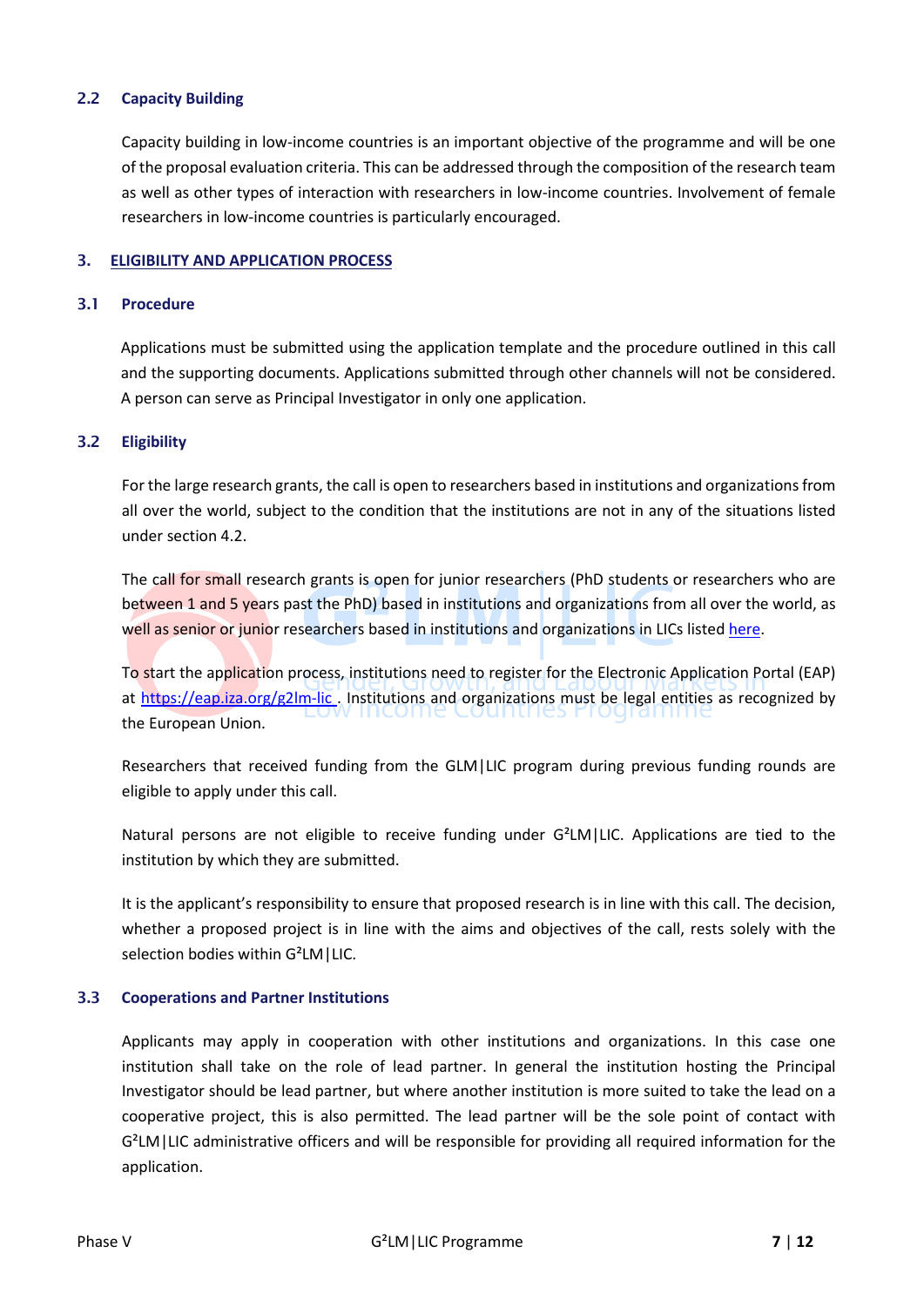The lead partner will also be required to enter into a grant agreement with IZA for and on behalf of all consortium members in case of successful application. A template grant agreement will be made available on the G²LM|LIC homepage before the call deadline.

## <span id="page-7-0"></span>3.4 **Evaluation**

Eligible proposals are evaluated by peer-reviewers. Peer-reviewers assign scores to proposals and comment on the following criteria:

- **EXECT** Quality of the research proposal, including research design and relevance to policies in LICs.
- **Quality and composition of the research team.**
- **EXEDENT** Quality of the impact plan and capacity building component of the project.
- **•** Quality of the project management, including quality assurance mechanisms, resource allocation and value for money, and project feasibility.

The Independent Oversight Committee of G²LM|LIC discusses all proposals based on the peer-reviews, and selects a shortlist of projects to be funded. The shortlist is subject to a final review by the Programme Management Group (PMG).

#### <span id="page-7-1"></span>3.5 **Important Dates**

Deadline for proposals 23:59 Central European Time (CET), November 11, 2019

and Labour Markets in

Communication of award decisions January/February 2020

Start of projects March 2020

Completion of projects  $\Box$  OW  $\Box$  December 2022 at the latest  $\Box$  ramme

Proposals must be valid until April 30<sup>th</sup> 2020.

# <span id="page-7-2"></span>3.6 **Cost of Application**

Applicants will bear all cost of the application. Cost incurred by applicants during the application stage will not be reimbursed.

#### <span id="page-7-3"></span>3.7 **Language**

The language of all application documents, including the project proposal and CVs, is English. Proposals written entirely or partially in another language shall not be considered.

#### <span id="page-7-4"></span>3.8 **Currency**

All requested funds must be expressed in Euros. Funding provided by the G²LM|LIC programme will be provided only in Euros.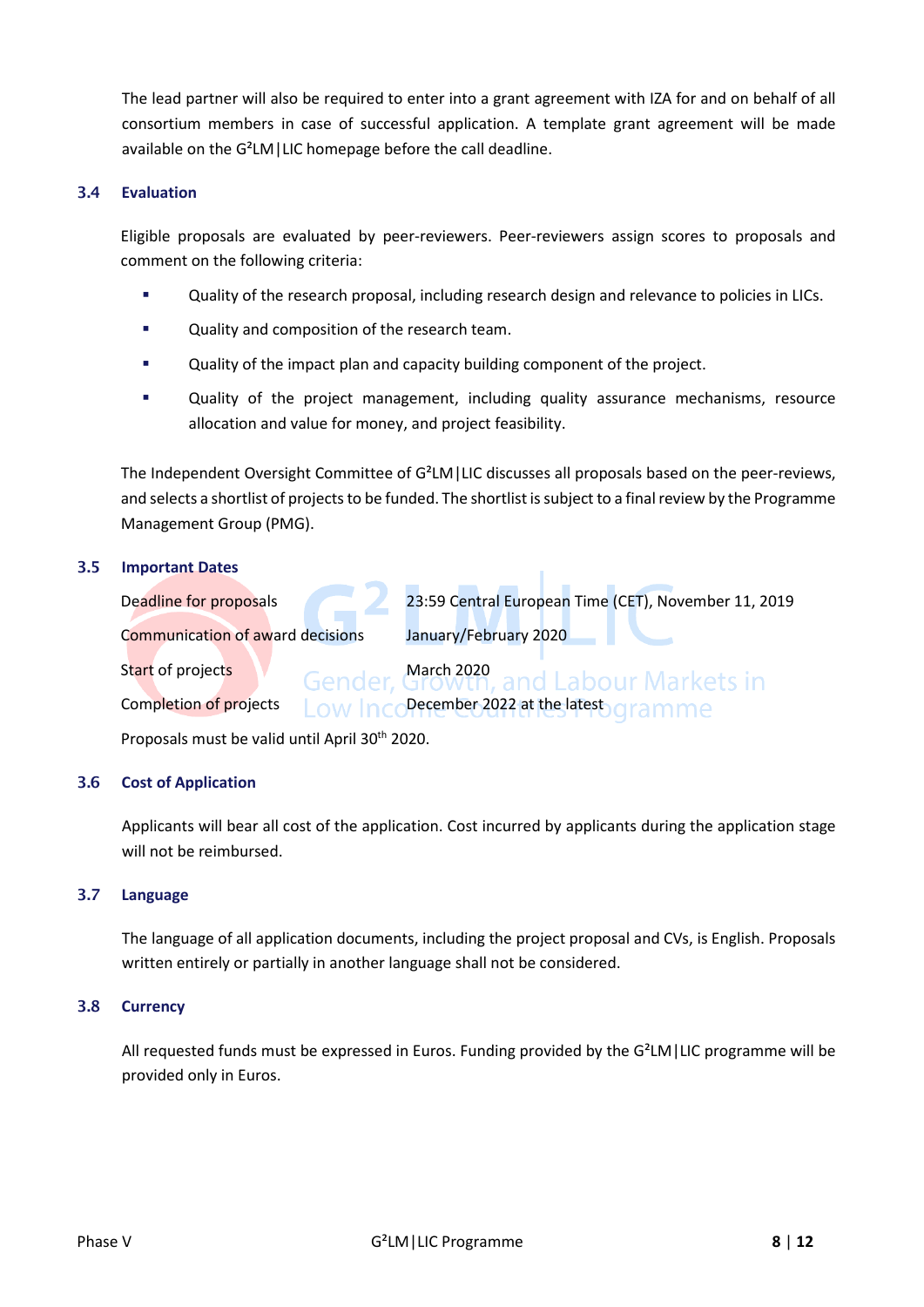#### <span id="page-8-0"></span>4. **SUPPORTING DOCUMENTATION**

#### <span id="page-8-1"></span>4.1 **Overview**

Applicants are required to submit a number of documents via the online application portal (EAP https://eap.iza.org/g2lm-lic). Therefore registration on the EAP is mandatory. In the case of a cooperation of several institutions, the lead partner will submit all documents and shall be responsible for collecting und uploading documentation for the partners. Partner Institutions do not need to register on the EAP.

Required documents are:

- **Applicant Statement**
- Summary Statement (2 pages max, see mandatory template)
- Project Proposal (8 pages max, see mandatory template)
- Budget

Templates for applications documents, where applicable, can be found on the G²LM|LIC website: [https://g2lm-lic.iza.org/.](https://g2lm-lic.iza.org/)

Applicants will need to upload scans of signed forms and keep the originals on file. IZA may request the originals at any stage in the application process.

## <span id="page-8-2"></span>4.2 **Applicant/Partner Statement Forms**

# Statement Forms are required by all applicant institutions.  $\frac{1}{2}$  Dreams means of Statement Forms are required by all applicant institutions. Programme

Institutions are required to submit the Applicant Statement Form. In this form the lead partner will provide relevant information on the institution and declare that:

- they are not bankrupt or being wound up, are not having their affairs administered by the courts, have not entered into an arrangement with their creditors and have not suspended their business;
- they have not been convicted of an offence concerning their professional conduct;
- they do not have a record of professional misconduct;
- they have not been convicted for fraud, corruption, involvement in criminal organizations or any other activity which may have negative effects on their participation in the G²LM|LIC program;
- **they have fulfilled their tax and social security obligations;**
- they do not have a record of mistreatment of employees;
- they are not citizen of a state that is not diplomatically recognized by the international community due to human rights abuses;
- they are not employed by IZA;
- their participation would not cause a conflict of interest;

Further proof may be requested prior to contracting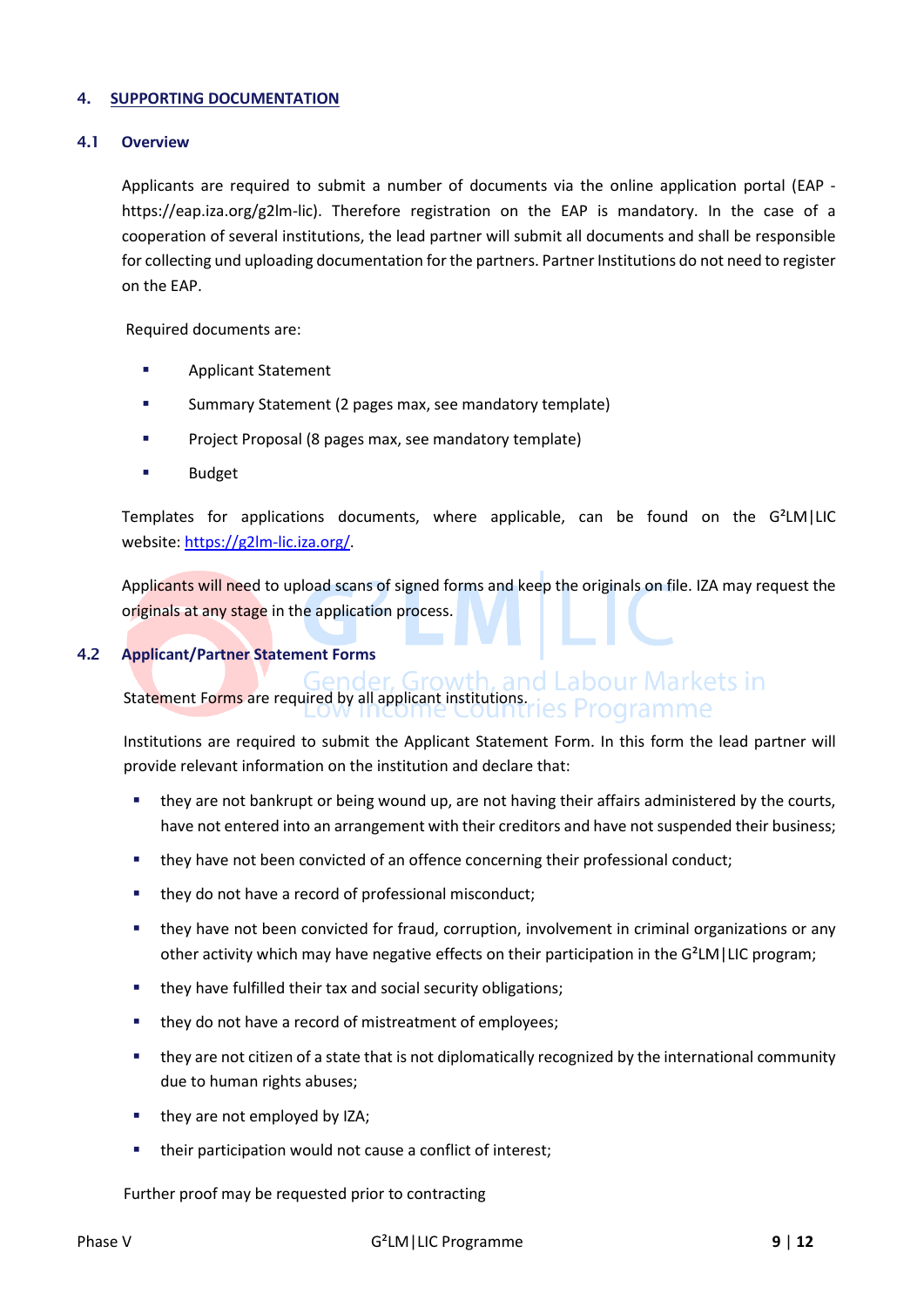Besides entering the required information, the forms may not be changed or altered - electronically or otherwise.

# <span id="page-9-0"></span>4.3 **Proof of Commercial Registration/Legal Existence**

Applicants will need to show that they are eligible to participate in this call by providing proof of their legal existence. Preferably, applicants will provide a copy of or an excerpt from the commercial register showing their registration, address, full legal status and authorized representatives. This is the only document which may be written in a language other than English (in which case an accompanying working translation should also be provided).

In addition, applicants will need to show that they are economically capable of fulfilling the tasks of the contract entered into in case of funding. For this reason, applicants will be required to provide balance sheets or excerpts from balance sheets and profit and loss accounts for the last two years for which accounts have been closed. These documents need to be provided to IZA within 14 days following a request by IZA to do so. Failure to meet this deadline will result in expiry of the funding offer. Applicants are therefore advised – but are not required – to provide these documents before or shortly after the application deadline.

# <span id="page-9-1"></span>5. **CONTRACTING & REPORTING**

Applicants will be notified of the final selection results. Applicants can request additional information concerning the outcomes of the review process after notification of the results. Decisions made by the G²LM|LIC decision making bodies are final and cannot be contested.

At the contracting stage successful applicants will need to show that they are eligible to participate in this call by providing proof of their legal existence. Preferably, applicants will provide a copy of or an excerpt from the commercial register showing their registration, address, full legal status and authorized representatives. This is the only document which may be written in a language other than English (in which case an accompanying working translation should also be provided).

In addition, applicants will need to show that they are economically capable of fulfilling the tasks of the contract entered into in case of funding. For this reason, applicants will be required to provide balance sheets or excerpts from balance sheets and profit and loss accounts for the last two years for which accounts have been closed.

These documents need to be provided to IZA within 14 days following a request by IZA to do so. Failure to meet this deadline will result in expiry of the funding offer. Applicants are therefore advised – but are not required – to provide these documents before or shortly after the application deadline.

#### <span id="page-9-2"></span>5.1 **Grant Agreement**

Successful applicants will be expected to sign a grant agreement with IZA covering the details of service provision and funding.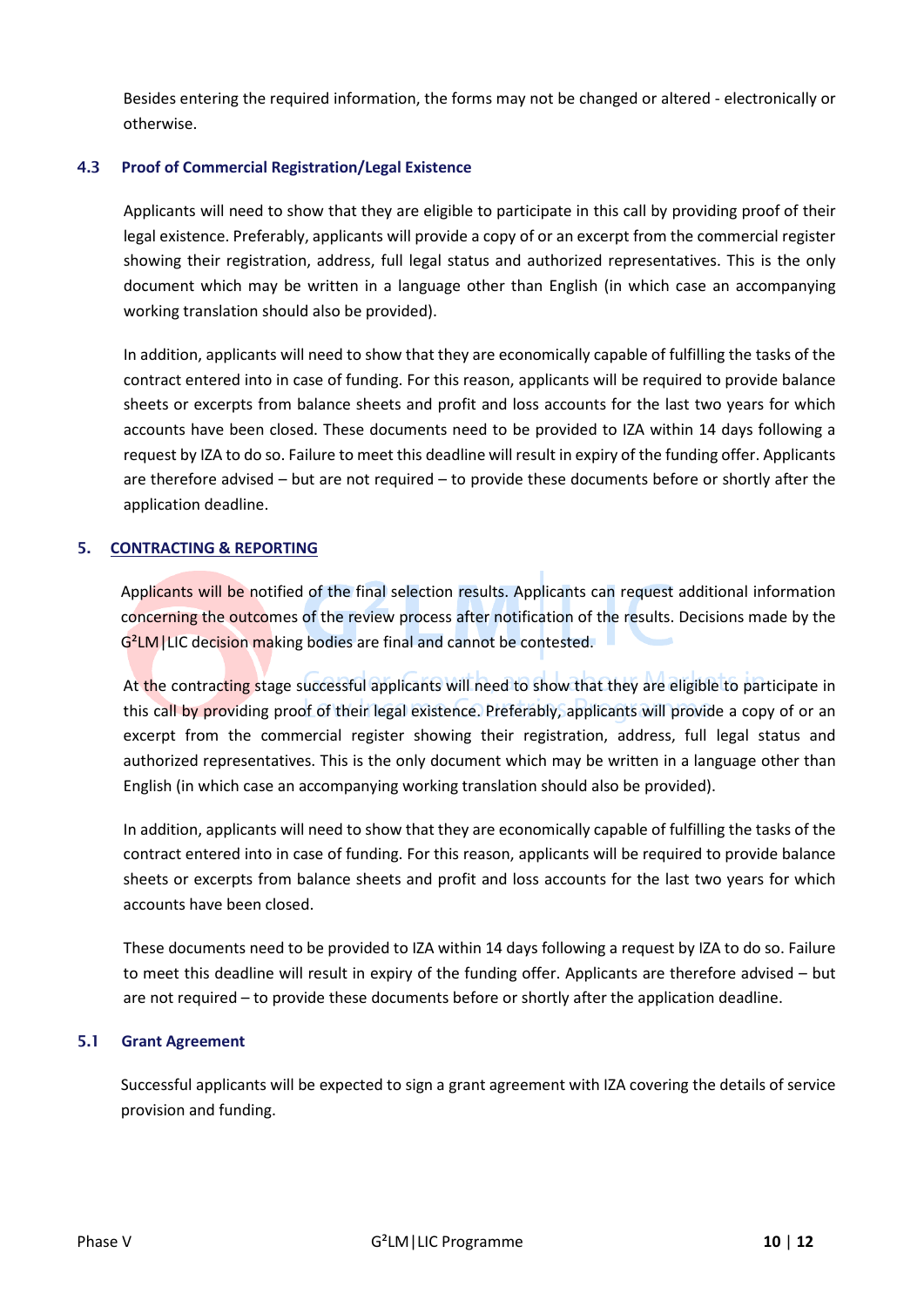In special circumstances and in cases where a substantial portion of the work is to be done by a partner institution, IZA may request that the partner institution accedes to the contract signed by the leader of a cooperation.

An example version of the standard  $G^2LM$ |LIC grant agreement will be made available on the  $G^2LM$ |LIC website before the call deadline. Applicants are encouraged to familiarize themselves with the grant agreement before completing their application as the provisions of the standard grant agreement are fixed and non-negotiable.

## <span id="page-10-0"></span>5.2 **Interim Reports**

During the course of their research, all award holders will be required every 6 months to submit activity statements and progress reports to IZA. The acceptance of reports by IZA may be a condition for continued payment of the grant. The activity statements and progress reports should cover all aspects related to policy impact and capacity building activities.

#### <span id="page-10-1"></span>5.3 **Final Report**

Award holders will be required to submit an End of Award final report. The final report should provide a clear picture of the project, the research conducted and the outcomes of the project.

#### <span id="page-10-2"></span>5.4 **Impact Report**

Award holders will be required to submit an impact report to IZA within one year after the project end date. The impact report should cover scientific, economic and societal impacts. Acceptance of the final and impact report will be a condition for complete payment of the grant. Markets in

# <span id="page-10-3"></span>5.5 **Working Papers and Policy Brief** Income Countries Programme

Award holders will be required to produce at least two working papers and one policy brief based on the work carried out in the project by the time they submit the final report. These outputs will be publicly available through the G²LM LIC website and under the format of G²LM LIC outputs.

#### <span id="page-10-4"></span>5.6 **Financial Reports**

Award holders will be required to submit externally audited project specific financial statements showing how the funds provided for G²LM|LIC have been spent. At least one final audited statement will be required, but usually award holders will need to submit one mid-project financial statement and one final financial statement. Financial statements must cover the project period from the project start to the time of preparation of the financial statement and be made out in Euros. In exceptional circumstances and upon request IZA may waive the requirement of an external auditor and allow the use of internal auditing services.

#### <span id="page-10-5"></span>5.7 **Data Release**

Award holders will be required to provide all data generated through funded research to IZA to be made publically available after an agreed period of time. In general it is expected that all data generated though a G²LM|LIC project will be publically available no later than one year after research completion.